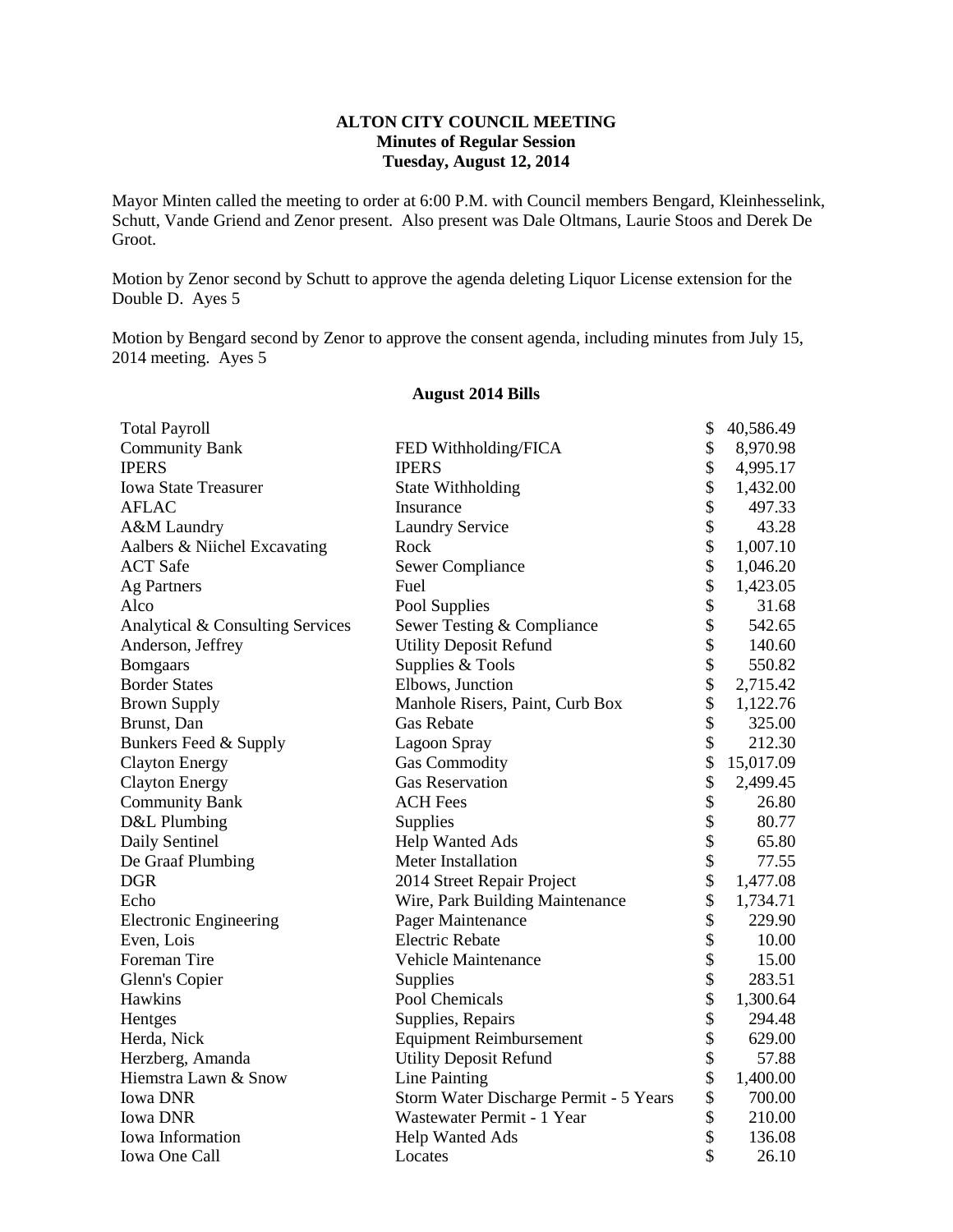| Jellema Construction               | Curb & Gutter, Community Bldg. Door        | \$ | 4,184.43     |
|------------------------------------|--------------------------------------------|----|--------------|
| Kieft, Joyce                       | Sidewalk Replacement Rebate                |    | 502.00       |
| Kiernan, Tom                       | <b>Budget Reimbursement</b>                |    | 2.54         |
| Klay, Veldhuizen, Bindner, De Jong | Legal Fees                                 |    | 400.00       |
| Korver Lawn Care                   | Lawn Care, Lagoons                         |    | 400.00       |
| <b>Kriz Davis</b>                  | Light Fixture, Crimping Dies               |    | 1,445.00     |
| Mangold                            | <b>Water Tests</b>                         |    | 170.00       |
| <b>MBMECA</b>                      | <b>Electric Transmission</b>               | \$ | 5,652.52     |
| Metering & Technology Solutions    | <b>Meter Parts</b>                         | \$ | 98.95        |
| Mid American                       | Lights                                     | \$ | 122.17       |
| Mike's Welding & Repair            | Supplies, Sweeper Motor                    | \$ | 944.30       |
| Missouri River                     | Electric                                   | \$ | 47,733.99    |
| <b>MOC-FV Band Parents</b>         | Ad                                         | \$ | 50.00        |
| <b>Municipal Utilities</b>         | <b>Utilities</b>                           | \$ | 1,700.22     |
| <b>NAPA</b>                        | <b>Vehicle Maintenance</b>                 | \$ | 321.35       |
| <b>Neal Chase</b>                  | Supplies, Repairs, Maintenance             | \$ | 1,404.74     |
| Orange City Health System          | <b>Tests</b>                               | \$ | 56.00        |
| Orange City Municipal Utilities    | <b>Bulk Water</b>                          | \$ | 7,491.34     |
| <b>Orange City Sanitation</b>      | Garbage Hauling                            | \$ | 6,254.50     |
| <b>Pluim Publishing</b>            | <b>Help Wanted Ads</b>                     | \$ | 119.63       |
| Sioux Center Publishing            | <b>Help Wanted Ads</b>                     | \$ | 66.50        |
| <b>Siouxland District Health</b>   | Pool Inspection                            | \$ | 288.00       |
| <b>Siouxland Press</b>             | Help Wanted Ads/Publications               | \$ | 166.65       |
| Stoos, Laurie                      | <b>Travel Reimbursement</b>                | \$ | 475.44       |
| Treasurer State of Iowa            | Sales Tax                                  | \$ | 3,050.00     |
| Tritech                            | <b>Rescue Billing</b>                      | \$ | 82.50        |
| <b>Unity Point</b>                 | <b>Tests</b>                               | \$ | 74.00        |
| <b>US Cellular</b>                 | <b>Cell Phones</b>                         | \$ | 228.01       |
| Vander Pol Excavating              | Ready Mix - Park Project                   | \$ | 207.50       |
| <b>VISA</b>                        | Travel & Training, Supplies, Meetings      | \$ | 907.10       |
| Wellmark                           | Group Insurance                            | \$ | 8,817.52     |
| Wesco                              | <b>Connectors, Meter Socket Disconnect</b> | \$ | 1,516.19     |
| WesTel                             | Telephone, Fax, Internet                   | \$ | 579.70       |
| <b>GRAND TOTAL</b>                 |                                            |    | \$171,531.98 |

### **Storm Water Drainage –** Request for Assistance

Derek De Groot addressed the Council at the prior meeting with concerns about storm water from adjacent lots running into his backyard at 1005 Maple Court. Oltmans has since spoke to the City Attorney who advised that spending money on private property is not legal. Oltmans also spoke with Dan Van Schepen at DGR who also advised against participating in such a project. The City has made not changes to the property adjacent to De Groot's. It was the consensus of the Council to relay the information to the Alton Economic Development Corporation for consideration.

De Groot left the meeting at 6:25.

# **DOT Street Finance Report:**

Oltmans reviewed the Street Finance Report with the Council.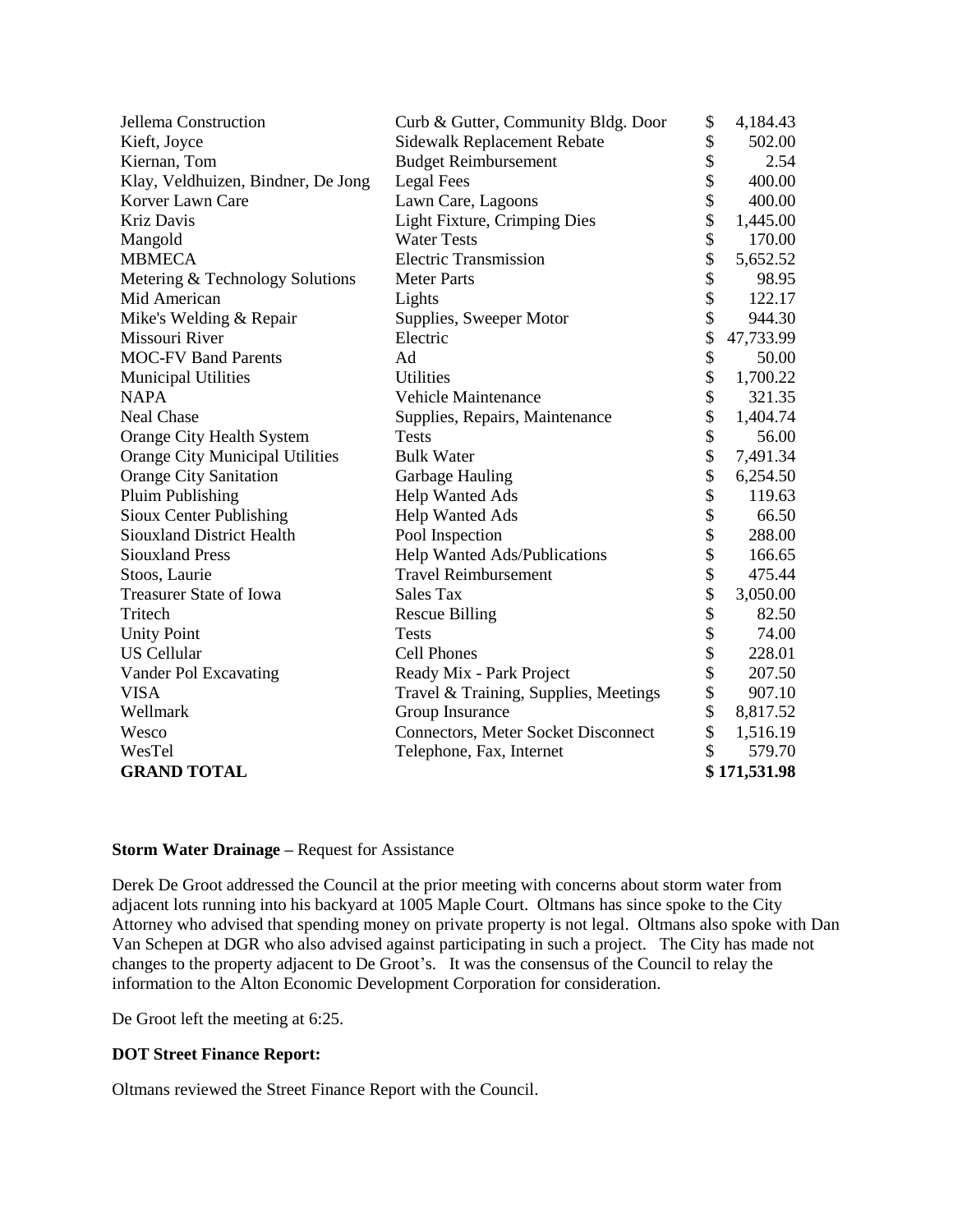### **RESOLUTION 14-18: "A RESOLUTION OF THE CITY COUNCIL OF ALTON, IOWA APPROVING THE 2013-2014 STREET FINANCE REPORT"** was introduced and moved for adoption by Council Member Bengard. Schutt seconded the motion to adopt.

Upon roll call vote, the following was recorded: Ayes: Bengard, Kleinhesselink, Schutt, Vande Griend, Zenor Nays: None Absent: None Whereupon the Mayor declared the Resolution duly adopted.

**Streets:** Repair and Maintenance Bids

Oltmans and Herda have spoken to Jellema Construction and the Sioux County Engineer in regards to the intersection on Division and Park Streets. The City has received two bids on the project.

Oltmans spoke to the Council about the condition of  $12<sup>th</sup>$  Street and the cost to repair. It was the consensus of the Council to repair 12<sup>th</sup> Street by Casey's. Discussion was held in regards to posting a tonnage sign.

The Street Committee will meet to discuss which street projects to proceed with and to what extent.

Kennedy Avenue Speed Limit: The County has passed a resolution lowering the speed limit on Kennedy Avenue to 35 M.P.H.

# **RESOLUTION 14-19:** "**A RESOLUTION OF THE CITY COUNCIL OF ALTON, IOWA ESTABLISHING A 35 M.P.H. SPEED LIMIT ON KENNEDY AVENUE**" was introduced and moved for adoption by Council Member Schutt. Zenor seconded the motion to adopt.

Upon roll call vote, the following was recorded: Ayes: Bengard, Kleinhesselink, Schutt, Vande Griend, Zenor Nays: None Absent: None Whereupon the Mayor declared the Resolution duly adopted.

**Utilities:** Natural Gas Service Extensions Policy

Discussion was held on how much the City would be willing to spend on the extension of natural gas service to residents of Alton.

Motion by Schutt and second by Vande Griend to approve extension of gas system to residents within the City limits of Alton. Resident will be responsible for a standard connection fee. Ayes 5

Bad Debt:

Oltmans spoke to and met with two collection agencies in regards to past due utility accounts. Oltmans updated the Council on collection policies and rates of each agency.

Motion by Bengard and second by Kleinhesselink to use Hawkeye Adjustments and Collections as the City's bad debt collection agency. Ayes 5

# **City Boards:** Appointments

Motion by Bengard and second by Kleinhesselink to accept the Mayor's appointments to City Boards as follows: